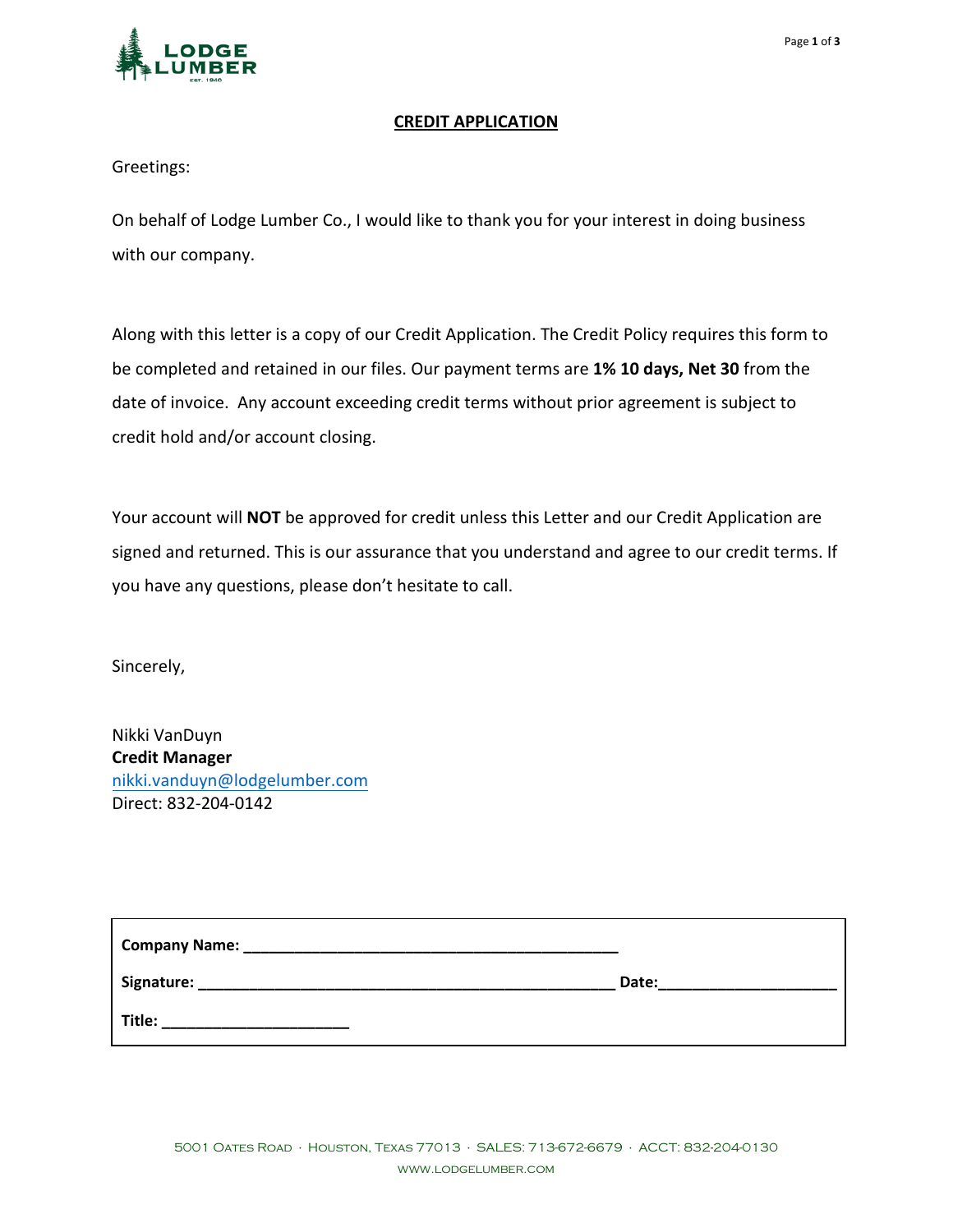## MBER

|                                                                                                                                                                                                                                                                                                                                                                                                                                                                            |        |              | <b>BUSINESS INFORMATION</b>        |                                                                                                                                                                   |              |
|----------------------------------------------------------------------------------------------------------------------------------------------------------------------------------------------------------------------------------------------------------------------------------------------------------------------------------------------------------------------------------------------------------------------------------------------------------------------------|--------|--------------|------------------------------------|-------------------------------------------------------------------------------------------------------------------------------------------------------------------|--------------|
|                                                                                                                                                                                                                                                                                                                                                                                                                                                                            |        |              |                                    |                                                                                                                                                                   |              |
| ENTITY TYPE: □ Corporation □ LLC □ Partnership □ Joint Venture □ Proprietorship □ DBA                                                                                                                                                                                                                                                                                                                                                                                      |        |              |                                    |                                                                                                                                                                   |              |
| $P.O. BOX$ $\overline{\phantom{a}}$ $\overline{\phantom{a}}$ $\overline{\phantom{a}}$ $\overline{\phantom{a}}$ $\overline{\phantom{a}}$ $\overline{\phantom{a}}$ $\overline{\phantom{a}}$ $\overline{\phantom{a}}$ $\overline{\phantom{a}}$ $\overline{\phantom{a}}$ $\overline{\phantom{a}}$ $\overline{\phantom{a}}$ $\overline{\phantom{a}}$ $\overline{\phantom{a}}$ $\overline{\phantom{a}}$ $\overline{\phantom{a}}$ $\overline{\phantom{a}}$ $\overline{\phantom{a$ |        |              |                                    |                                                                                                                                                                   |              |
|                                                                                                                                                                                                                                                                                                                                                                                                                                                                            |        |              |                                    |                                                                                                                                                                   |              |
| LEGAL ADDRESS: SALE AND A Street                                                                                                                                                                                                                                                                                                                                                                                                                                           |        |              | <b>City</b><br>State               | Zip                                                                                                                                                               |              |
| How long at present address?<br><u>Listinia branch</u> or headquarters?<br><u>Listinia branch or headquarters?</u>                                                                                                                                                                                                                                                                                                                                                         |        |              |                                    |                                                                                                                                                                   |              |
|                                                                                                                                                                                                                                                                                                                                                                                                                                                                            |        |              |                                    |                                                                                                                                                                   |              |
|                                                                                                                                                                                                                                                                                                                                                                                                                                                                            |        |              |                                    |                                                                                                                                                                   |              |
|                                                                                                                                                                                                                                                                                                                                                                                                                                                                            | Street |              | City                               | State                                                                                                                                                             | Zip          |
| SHIP TO ADDRESS: North and the series of the series of the series of the series of the series of the series of the series of the series of the series of the series of the series of the series of the series of the series of                                                                                                                                                                                                                                             |        |              |                                    |                                                                                                                                                                   |              |
|                                                                                                                                                                                                                                                                                                                                                                                                                                                                            | Street |              | City                               | State                                                                                                                                                             | Zip          |
|                                                                                                                                                                                                                                                                                                                                                                                                                                                                            |        |              |                                    |                                                                                                                                                                   |              |
|                                                                                                                                                                                                                                                                                                                                                                                                                                                                            |        |              |                                    | ARE PURCHASE ORDERS REQUIRED? Y / N EST. MONTHLY PURCHASES _____________________                                                                                  |              |
|                                                                                                                                                                                                                                                                                                                                                                                                                                                                            |        |              | <b>CONTROLLER/ACCOUNTS PAYABLE</b> |                                                                                                                                                                   |              |
|                                                                                                                                                                                                                                                                                                                                                                                                                                                                            |        |              |                                    |                                                                                                                                                                   |              |
|                                                                                                                                                                                                                                                                                                                                                                                                                                                                            |        |              |                                    |                                                                                                                                                                   |              |
|                                                                                                                                                                                                                                                                                                                                                                                                                                                                            |        |              |                                    |                                                                                                                                                                   |              |
|                                                                                                                                                                                                                                                                                                                                                                                                                                                                            |        |              | <b>OWNER/OFFICER INFORMATION</b>   |                                                                                                                                                                   |              |
|                                                                                                                                                                                                                                                                                                                                                                                                                                                                            |        |              |                                    |                                                                                                                                                                   |              |
|                                                                                                                                                                                                                                                                                                                                                                                                                                                                            |        |              |                                    |                                                                                                                                                                   |              |
|                                                                                                                                                                                                                                                                                                                                                                                                                                                                            |        |              |                                    |                                                                                                                                                                   |              |
|                                                                                                                                                                                                                                                                                                                                                                                                                                                                            |        |              |                                    |                                                                                                                                                                   |              |
|                                                                                                                                                                                                                                                                                                                                                                                                                                                                            |        |              | <b>TRADE REFERENCES</b>            | *Please list suppliers whom have provided your business with an open account for at least 3 months (i.e., Fasteners, Office Supplies, etc. NOT Rental Companies)* |              |
| <b>NAME</b>                                                                                                                                                                                                                                                                                                                                                                                                                                                                |        | <b>PHONE</b> | <b>FAX</b>                         |                                                                                                                                                                   | <b>EMAIL</b> |
| $1.$ $\frac{1}{\sqrt{1-\frac{1}{2}}\sqrt{1-\frac{1}{2}}\sqrt{1-\frac{1}{2}}\sqrt{1-\frac{1}{2}}\sqrt{1-\frac{1}{2}}\sqrt{1-\frac{1}{2}}\sqrt{1-\frac{1}{2}}\sqrt{1-\frac{1}{2}}\sqrt{1-\frac{1}{2}}\sqrt{1-\frac{1}{2}}\sqrt{1-\frac{1}{2}}\sqrt{1-\frac{1}{2}}\sqrt{1-\frac{1}{2}}\sqrt{1-\frac{1}{2}}\sqrt{1-\frac{1}{2}}\sqrt{1-\frac{1}{2}}\sqrt{1-\frac{1}{2}}\sqrt{1-\frac{1}{2}}\sqrt{1-\frac{1}{2}}\$                                                              |        |              |                                    |                                                                                                                                                                   |              |
| 2. $\frac{1}{2}$                                                                                                                                                                                                                                                                                                                                                                                                                                                           |        |              |                                    |                                                                                                                                                                   |              |
| $3.$ $\overline{\phantom{a}}$                                                                                                                                                                                                                                                                                                                                                                                                                                              |        |              |                                    |                                                                                                                                                                   |              |
|                                                                                                                                                                                                                                                                                                                                                                                                                                                                            |        |              |                                    |                                                                                                                                                                   |              |
| $\overline{\phantom{a}}$                                                                                                                                                                                                                                                                                                                                                                                                                                                   |        |              |                                    |                                                                                                                                                                   |              |
|                                                                                                                                                                                                                                                                                                                                                                                                                                                                            |        |              |                                    |                                                                                                                                                                   |              |
| HAVE YOU OR ANY OF YOUR PARTNERS/OFFICERS/MEMBERS EVER FILED OR PARTICIPATED IN A FILING IN                                                                                                                                                                                                                                                                                                                                                                                |        |              | <b>BANKRUPTCY INFORMATION</b>      |                                                                                                                                                                   |              |
|                                                                                                                                                                                                                                                                                                                                                                                                                                                                            |        |              |                                    |                                                                                                                                                                   |              |
|                                                                                                                                                                                                                                                                                                                                                                                                                                                                            |        |              |                                    |                                                                                                                                                                   |              |
|                                                                                                                                                                                                                                                                                                                                                                                                                                                                            |        |              |                                    |                                                                                                                                                                   |              |